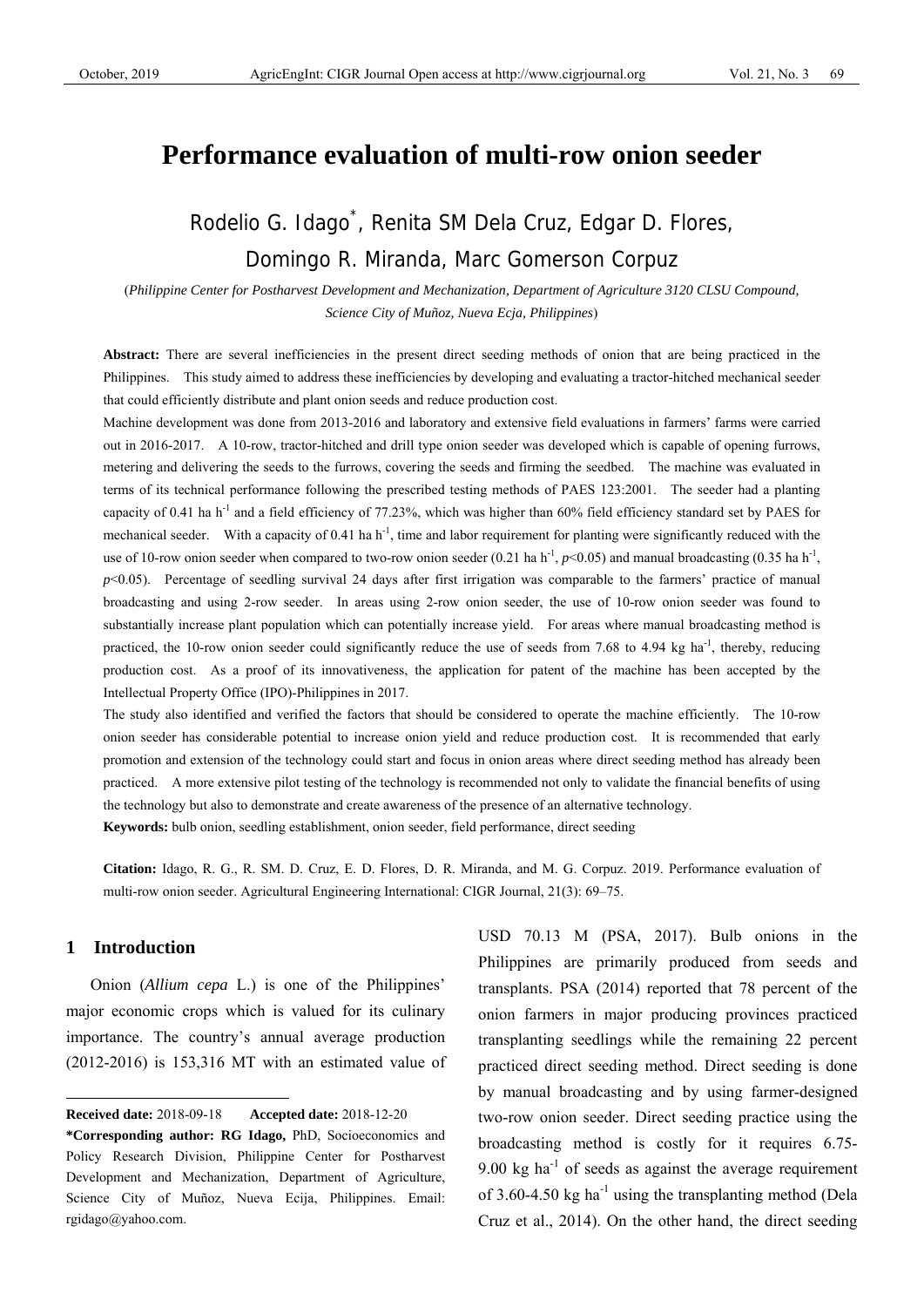method using a locally-designed manually-operated seeder plants is only about 50 percent of the total area intended for planting. The manual broadcasting method used twice the quantity of seeds and therefore spent twice the cost of seeds compared to the transplanting method. Additionally, the use of two-row seeder in Nueva Ecija did not maximize the use of area thereby to reduce the quantity of harvest per unit area (Idago et al., 2014).

According to Philippine Rural Development Project (PRDP) (2014), the cost of labor following the transplanting method constitutes 42 percent of the total cost of producing bulb onion. Seedling establishment following the transplanting method requires 43.76 person-days ha<sup>-1</sup> (PSA, 2014) while the labor requirement for direct seeding is less than 1 person-day  $ha^{-1}$ . The significantly lower labor requirement from transplanting to direct seeding method for bulb onion is one of the major reasons for the adoption of direct seeding method by farmers in some of the major production areas where labor is not only scarce but also costly (Dela Cruz et al., 2014).

The cost of seeds constitutes 18 percent (average of 2011-2015) of the total production cost of bulb onion (PSA, 2016). As for the high cost of seeds and high seeding rate in manual broadcasting method and the lower production per unit area due to lower plant population using the two-row seeder, a machine should be developed to efficiently plant onion seeds and to maximize the productive use of land area. For these reasons, an onion seeder was designed and evaluated to address the inefficiencies in direct seeding systems involving broadcasting and two-row manually-operated seeding methods.

The main objective of this study was to develop and assess the performance of a tractor-trailed mechanical onion seeder. Specifically, the study aimed to: (a) develop an onion mechanical seeder, (b) determine its technical performance under the laboratory and field conditions, and (c) identify the operating requirements of the machine.

# **2 Methodology**

The multi-row onion seeder has two models, namely: 10-row model and 12-row model. It makes two beds and produces five or six rows in each bed in one passing. The 10-row model is hitched to a two-wheel tractor while the 12-row model is hitched to a four-wheel tractor.

The number of rows is adjustable depending on the need of farmer-users which is most often dictated by the variety of onion to be planted. For this study, the performance of the multi-row onion seeder adapting 10 rows in one passing was evaluated. Figure 1 shows the schematic diagram of the multi-row onion seeder.



Figure 1 Schematic diagram of the multi-row onion seeder (10-row model) showing the major parts

The prototype onion seeder has three major components, namely: soil-engaging, seed metering system and distribution components. The functions undertaken by the soil-engaging components include opening the furrow, covering the seed and firming the seedbed. On the other hand, the functions undertaken by the seed metering and seed distribution components include those associated with metering the seed and delivering the seed to the furrow. The seeder's specifications and major parts and its function are shown in Tables 1 and 2, respectively.

**Table 1 Seeder classification and specifications** 

| Particular         | Specifications                                                          |  |  |
|--------------------|-------------------------------------------------------------------------|--|--|
| Classification     | Multi-row onion seeder; number of rows can be adjusted<br>until 12-rows |  |  |
| Labor requirement  | one operator & one laborer                                              |  |  |
| Metering mechanism | Ground wheel-driven                                                     |  |  |
| Construction       | Steel and plastic                                                       |  |  |
| Dimensions         | 125 cm×180 cm×70 cm $(L \times W \times H)$                             |  |  |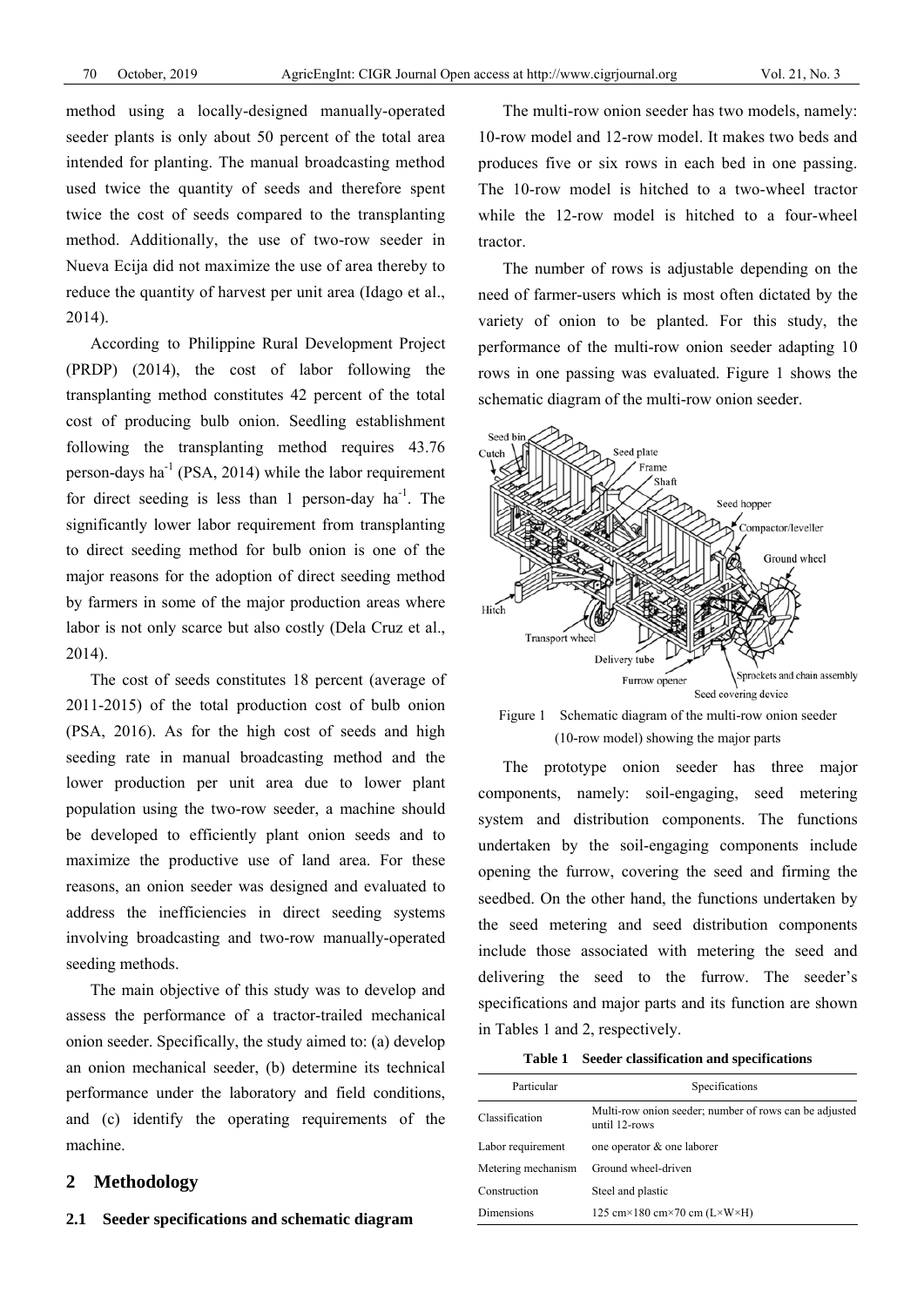# **Table 2 Parts and function of the multi-row onion seeder**

| Parts                | <b>Functions</b>                                                                                 |
|----------------------|--------------------------------------------------------------------------------------------------|
| Seed plate           | Selects seeds from the seed lot and discharges it at a<br>predetermined rate                     |
| Seed delivery tube   | Conveys the seed from the seed bin to the furrow opener                                          |
| Furrow opener        | Opens the furrow to the required depth into which the<br>seed is placed                          |
| Seed covering device | Drags loose soil into the furrow to cover the seed after<br>placement                            |
| Compactor/leveler    | Firms the loose soil that covers the seed in a furrow and<br>at the same time levels the seedbed |
| Frame                | Structure that holds the parts of the seeder and<br>attachment to the prime mover                |

# **2.2 Research design**

The laboratory evaluation of machine performance adopted a single-factor experiment in complete randomized design with three replications. The variables tested were the ground wheel speed and the hopper capacity. Field evaluation adopted a single-factor experiment following replicated measure t-test design.

The study was conducted in the Crop Processing Laboratory and Experimental Field Station of the Philippine Center of Postharvest Development and Mechanization situated in Nueva Ecija, Philippines for the period of 2015-2018.

#### **2.3 Laboratory performance test**

 Following the Philippine Agricultural Engineering Standard Method of Test for Seeder (PAES, 2001), laboratory and field performance tests were conducted to establish the technical performance of the multi-row onion seeder.

Before operating the multi-row onion seeder in actual field condition, the metering mechanism of the seeder was evaluated in the laboratory to determine the seed delivery rate at different ground wheel speeds and hopper capacities. The test was performed at full capacity (500 g/hopper), half capacity (250 g/hopper) and one-eight capacity (62.5 g/hopper) of the seeder's hopper capacity and operated at three different forward speed settings of 3.0 km h<sup>-1</sup> (44 RPM), 3.5 km h<sup>-1</sup> (51.5 RPM) and 4.0 km  $h^{-1}$  (59 RPM). Each treatment was replicated three times.

The seeder was jacked-up and the drive wheel of the metering mechanism was rotated in a number of revolutions corresponding to the ground wheel speed for one minute. The seeds discharged by each of the seed plate were collected in polyethylene bag placed at the end

of the seed discharge tube. The seed quantity delivered by each seed plate from the bin was weighed using an electric weighing scale. Similar procedure was adopted for the different speeds of the ground wheel. Three replications were done for each setting.

#### **2.4 Field performance test**

Field performance evaluation was done at PHilMech Headquarter and in major onion producing areas such as Nueva Ecija and Pangasinan. The following data were gathered following the methods specified under PAES 123:2001, such as:

a. Actual delivery/seeding rate – It is the amount of seeds scooped and delivered by the seed metering device of the mechanical seeder at a specified operating time or a specified planting area. Seeding rate can be computed using Equation (1).

Seeding rate (kg ha<sup>-1</sup>) = [Weight of seeds delivered

$$
or planted]/Area planted
$$
 (1)

b. Actual field capacity (AFC) – It is the actual rate of land planted/direct seeded in a given time, based on total field operating time. Field capacity was calculated using Equation (2).

AFC (ha  $h^{-1}$ ) = [Total area planted]/Total operating  $time$  (2)

c. Theoretical field capacity (TFC) – It is the rate of the machine to operate at its full rated speed and width and can be calculated using Equation (3).

TFC (ha  $h^{-1}$ ) = Speed of the machine  $\times$  width of the  $\text{implement}$  (3)

d. Field efficiency (FE) – it is defined as the percentage of time the machine operates at its full rated speed and width while in the field and can be computed using Equation (4).

FE (%) = [Actual field capacity (AFC)/Theoretical field capacity (TFC)] × 100 (4)

e. Fuel consumption  $(FC)$  – It is the amount of fuel consumed by the machine at a given operating time and can be calculated using Equation (5).

FC  $(L h^{-1})$  = Amount of fuel consumed/

$$
Total operating time \t(5)
$$

## **2.5 Evaluation of seedling performance**

The seedling performance as a result of the planting method was also evaluated. As a reference point, the germinability of the seed stock used in evaluating the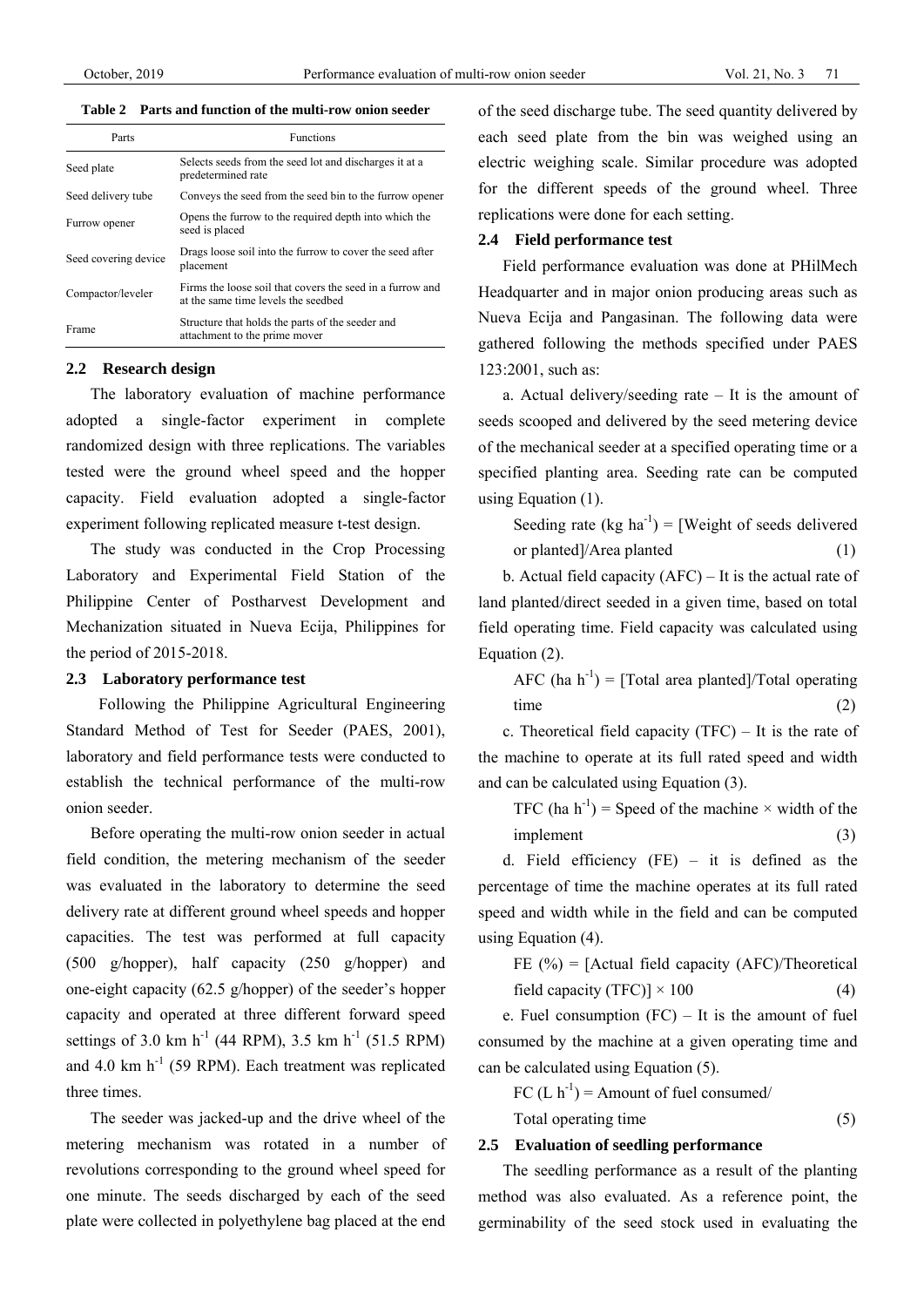seeder was firstly tested. Each batch of seeds were tested in four replications, with 100 seeds per replication. The seeds were germinated in petri plates lined with filter paper and allowed to germinate in 12 days. This information were used in correcting field seedling survival. The germination percentages of the seeds were found to conform with the germinability indicated in the label of the seed container.

a. Percent seedling survival - A minimum of  $1000 \text{ m}^2$ experimental area was used for each field testing sites. Normal seedlings that germinated 12 and 24 days after first irrigation (DAFI) were counted. A crisscross set-up of 10 sampling frames were established at each of the field testing area. Each frame has an area of 2 m<sup>2</sup> (1.6 m $\times$ 1.25 m). Seedling survival was computed using Equation 6. Normal seedlings are those that emerged from the soil 12 to 24 days after first irrigation with well-developed shoot axis consisting of elongated hypocotyl.

Seedling survival  $(\%)$  = (Normal seedlings that emerged 12-24 DAFI)/No. of viable seeds corrected based on seed germination)  $\times$  100 (6)

#### **2.6 Verification of performance in farmer's fields**

The performance of the multi-row onion seeder was verified under farmers' conditions and compared with the traditional practice of direct seeding using manual broadcasting (Pangasinan practice) and using a locally-fabricated two-row manually-operated seeder (Nueva Ecija practice).

#### **2.7 Method of analyses**

The data obtained from the laboratory test were analyzed using one-way analysis of variance (ANOVA) and Scheffe test for comparison of treatment means. On the other hand, the performance indicators measured during the field test were compared following the independent t-test. The Statistical Package for the Social Sciences (SPSS) software was used in the computation of the performance indicators.

# **3 Results and discussion**

#### **3.1 Laboratory performance**

The seeding rate of each hopper was determined, replicating the observations three times for each different ground wheel speed and hopper capacity. Across the different ground wheel speed and hopper capacity, the mean weight of onion seeds delivered in one hour was 11.99 kg (Table 3).

ANOVA indicated that the individual effect of hopper capacity and ground wheel speed significantly influenced seed delivery rate  $(p<0.05)$ . Differences in seeding rates were not significant when the hopper was fully filled up  $(13.34 \text{ kg} \text{ ha}^{-1})$  until the hopper was half-filled  $(13.28$ kg ha<sup>-1</sup>). Significantly lower seeding rate  $(9.37 \text{ kg ha}^{-1})$ was observed when the level of the seeds in the seed hopper reached 1/8 of its full capacity (62.5 g left in the hopper). On the other hand, highest seeding rate was observed when the speed of the ground wheel was set at 3.0 kph  $(13.06 \text{ kg ha}^{-1})$ . Ground speeds of 3.5 and 4.0 kph resulted to significantly lower seeding rates of 11.94 and  $10.98$  kg ha<sup>-1</sup>. The observed differences in seeding rates between the 3.5 and 4.0 ground speeds were not significant.

**Table 3 Seeding rate (kg ha-1) of the multi-row onion seeder as affected by its ground wheel speed and hopper capacity when tested at laboratory condition; 2016** 

| Hopper Load                  | Ground Wheel Speed (kph) | Mean     |             |             |  |
|------------------------------|--------------------------|----------|-------------|-------------|--|
|                              | 3.0                      | 3.5      | 4.0         |             |  |
| $1/8$ level or 62.5 g/hopper | 10.99                    | 8.11     | 9.00        | $9.37^{b}$  |  |
| $1/2$ level or 250 g/hopper  | 14.12                    | 13.85    | 11.86       | $13.28^{a}$ |  |
| Full level or 500 g/hopper   | 14.09                    | 13.85    | 12.08       | $13.34^{a}$ |  |
| Mean                         | $13.06^a$                | $1194^b$ | $10.98^{b}$ | 11.99       |  |

Note: Mean (s) with the same superscript letter are not significantly different  $(p<0.05)$ 

Fully loaded to half-filled hopper gave a seeding rate that did not differ significantly while 1/8 filled hopper gave significantly lower seeding rate. This implied that the amount of seeds in the hopper should be replenished before it reached the level of 1/8 of the hopper capacity so that seeding rate would not be significantly reduced. During the last stage of seeding operation when the level of the seeds was reduced to 1/8 or lower, a strategy should be devised to maintain constant delivery rate. The results of laboratory test provided the information on machine factors that should be considered in the conduct of field evaluation and in future operation of the machine.

# **3.2 Field performance**

After the laboratory test, field performance evaluation was done in seven locations in Nueva Ecija and Pangasinan where direct seeding is being practiced. Across several locations and different types of soils, the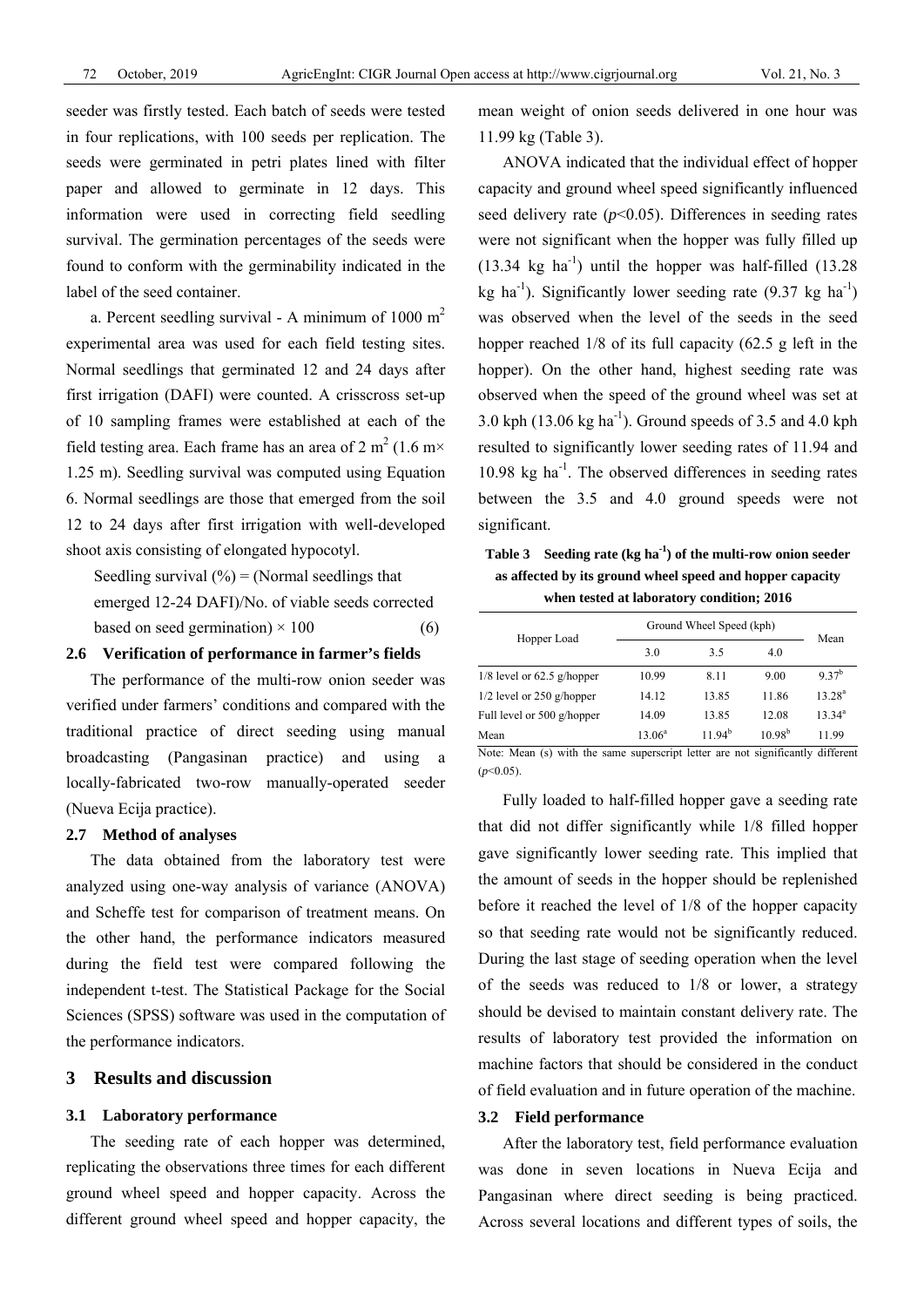mean values and the ranges of the important technical indicators were gathered and shown in Table 4. Following the prescribed area of testing which is a minimum of  $1,000 \text{ m}^2$ , the effective field capacity, field efficiency, fuel consumption and seeding rate of the multi-row onion seeder were found to be 0.41 ha  $h^{-1}$ , 77.23%, 4.80 kg ha<sup>-1</sup>, and 2.45 L ha<sup>-1</sup>, respectively. The field efficiency meets the minimum standard set by PAES which is 60% for mechanical seeder.

**Table 4 Summary of the field performance test conducted in seven locations in Pangasinan and Nueva Ecija; 2016-2017** 

| Particular                                 | Mean values across farms          | Range         |  |
|--------------------------------------------|-----------------------------------|---------------|--|
| 1. Area $(m^2)$                            | 1,158                             | 1,025-1,478   |  |
| 2. Time of operation (min)                 | 17.58                             | 11.85-26.4    |  |
| 3. Speed (kph)                             | 3.35                              | 2.75-4.34     |  |
| 4. Effective field capacity, ha $h^{-1}$   | 0.41                              | 0.31-0.58     |  |
| 5. Theoretical field capacity, ha $h^{-1}$ | 0.53                              | $0.44 - 0.69$ |  |
| 6. Field efficiency, %                     | 77.23                             | 64.85-89.08   |  |
| 7. Seeding rate, kg ha <sup>-1</sup>       | 4.80                              | 3.77-5.59     |  |
| 8. Fuel consumption, $L h^{-1}$            | 1.0                               | $0.53 - 1.52$ |  |
| $L$ ha <sup>-1</sup>                       | 2.45                              | 1.59-2.85     |  |
| 9. Type of soil in testing farms           | Clay loam, sandy loam, silty clay |               |  |
| 10. Travel pattern                         | Headland; width of 1.15-1.67 m    |               |  |
| 11. Power source                           | Two-wheel tractor; 6-7 kW         |               |  |

The average seeding rate obtained in the laboratory trials was higher  $(11.99 \text{ kg} \text{ ha}^{-1})$  than the seeding rate obtained during the field trials  $(4.80 \text{ kg ha}^{-1})$ . Under field conditions, several factors were at play which affected the seeding rate such as the manner of land preparation, soil types, soil moisture content, and the machine used to pull the seeder which differed among the farmer-cooperators. The trend of increasing seeding rate with decreasing forward speed was also observed during the trials.

# **3.3 Multi-row onion seeder versus farmer's practice**

3.3.1 Capacity and labor requirement

The field performance of the multi-row onion seeder was also compared with the direct seeding methods practiced by farmers in terms of actual field capacity and seeding rate. The multi-row onion seeder was separately compared with the manual broadcasting and with the 2-row manually-operated onion seeder. The 10-row onion mechanical seeder had higher field capacity and seeding rate than the existing 2-row (Table 5). With a higher field capacity, the 10-row seeder can plant more area on a daily basis. In a day with six hours of productive time, the use of 10-row onion seeder in the production areas of Nueva Ecija can plant 2.94 ha employing two persons or a labor requirement of  $0.87$  person-day ha<sup>-1</sup>. On the other hand, the use of a 2-row onion seeder can plant 1.26 ha employing three persons for planting and one person-animal for labeling and furrowing or 3.17 person-days  $ha^{-1}$ .

Similarly, the multi-row onion seeder had higher field capacity in the production areas of Pangasinan  $(0.37 \text{ ha h}^{-1})$ than manual broadcasting  $(0.35 \text{ ha h}^{-1})$  (Table 6) while the seeding rate of the machine  $(4.94 \text{ kg} \text{ ha}^{-1})$  was significantly lower than that of manual broadcasting  $(7.68 \text{ kg} \text{ ha}^{-1})$ . As a coping mechanism to offset low seedling emergence which is inherent in directly-seeded onion, high seeding rate is normally practiced by the onion farmers using manual broadcasting in Pangasinan. They later on thin out to prevent overcrowding and the thinned out seedlings are commonly transplanted to other area or sold to other farmers that practice transplanting method (Idago, et al., 2014). However, farmers claimed that thinning out disturb the growth of adjacent seedlings resulted to uneven growth of the crops. Using the 10-row onion seeder, the labor requirement to plant a hectare of onion was lower by 2.37 person-days compared to manual broadcasting method.

**Table 5 Comparison of multi-row onion seeder (10-row model) with two-row onion seeder in Nueva Ecija, 2016-2017** 

| Method of direct<br>seeding  | Actual field<br>capacity (ha $h^{-1}$ ) |         | Seeding rate Labor requirement<br>(kg ha <sup>-1</sup> ) (person-days ha <sup>-1</sup> ) |
|------------------------------|-----------------------------------------|---------|------------------------------------------------------------------------------------------|
| Multi-row onion seeder       | 0.34                                    | 5.51    | 0.98                                                                                     |
| $2$ -row seeder <sup>2</sup> | 0.21                                    | 4.48    | 3.17                                                                                     |
| Difference                   | $0.13*$                                 | $1.03*$ | $-2.19$                                                                                  |

Note: Average of 4 replications; \* significant at 5% level using t-test; <sup>1</sup> Trailed by handtractor with one operator and labourer; \*\* 2 Powered by three persons + one person -animal for furrowing.

**Table 6 Comparison of multi-row onion seeder with manual broadcasting method in Pangasinan, 2016-2017** 

| Method of direct<br>seeding         | Actual field<br>capacity (ha $h^{-1}$ ) | $(kg ha^{-1})$ | Seeding rate Labor requirement<br>$(person-days ha^{-1})$ |
|-------------------------------------|-----------------------------------------|----------------|-----------------------------------------------------------|
| Multi-row onion seeder <sup>1</sup> | 0.37                                    | 4 9 4          | 0.90                                                      |
| Broadcasting <sup>2</sup>           | 0.35                                    | 7.68           | 3.34                                                      |
| Difference                          | $0.06*$                                 | $-2.74*$       | $-2.44$                                                   |

Note: Average of 5 replications; \* significant at 5% level using t-test; <sup>1</sup> Trailed by handtractor with one operator  $\&$  one laborer; <sup>2</sup> Powered by two person for sowing +five persons for seed covering.

#### 3.3.2 Seedling survival and number of plants at harvest

As reported by Kyada and Patel (2014), the performance of seeder in terms of the uniformity of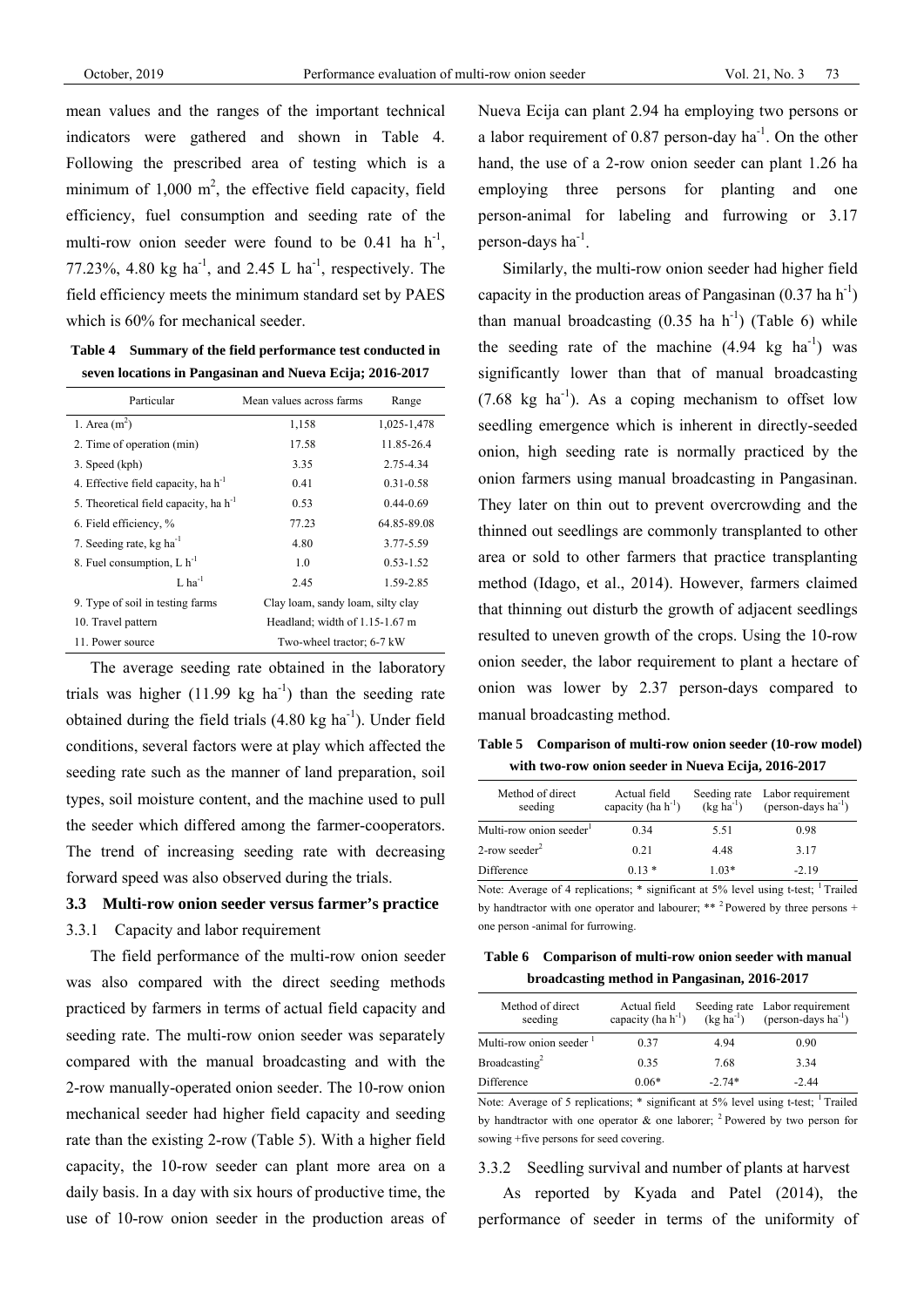seeding depth, distribution of seeds along rows and uniformity of soil cover affect seed emergence. The performance of multi-row onion seeder in terms of onion seedlings that emerged on the 12 and 24 DAFI was comparable with the farmer's practice of using two-row seeder and manual broadcasting (Table 7). The results imply that there would be no significant changes in seedling survival if the 10-row onion seeder is used in place of manual broadcasting and two-row onion seeder.

**Table 7 Seedling survival and number of plants at harvest of onion planted by the 10-row onion seeder compared to two-row manual seeder and manual broadcasting method; 2016-2017** 

| Seedling emergence<br>(% of viable seeds sown) |                                                               | No. of rows in<br>10-meter width | Actual<br>No. of                                 |
|------------------------------------------------|---------------------------------------------------------------|----------------------------------|--------------------------------------------------|
| 12 DAFI                                        | 24 DAFI                                                       | of plot                          | plants $m-2$                                     |
|                                                |                                                               |                                  |                                                  |
| 59.6                                           | 46.2                                                          | 48                               | 68                                               |
| 46.4                                           | 42.8                                                          | 38                               | 45                                               |
| $13.2$ <sup>ns</sup>                           | 3.4 <sup>ns</sup>                                             | $10*$                            | $23**$                                           |
| 0.053                                          | 0.449                                                         | 0.011                            | 0.000                                            |
|                                                |                                                               |                                  |                                                  |
| 57.9                                           | 49.2                                                          | na                               | 78                                               |
| 53.3                                           | 42.7                                                          | na                               | 79                                               |
| $4.6$ <sup>ns</sup>                            | 6.5 <sup>ns</sup>                                             | na                               | 1 <sup>ns</sup>                                  |
| 0.410                                          | 0.294                                                         |                                  | 0.919                                            |
|                                                | Multi-row versus 2Row seeder<br>Multi-row versus Broadcasting | $\cdot$ $\sim$<br>.              | 1.00<br>$\sim$ $\sim$ $\sim$ $\sim$<br>$\cdot$ . |

Note: na - not available, ns – not significantly different at 5% level of significance.

As shown in Table 7, the difference in plant population between 10-row and 2-row onion seeder was significant  $(p<0.05)$  that the plant population was higher in 10-row onion seeder (67 plants  $m<sup>-2</sup>$ ) than that in 2-row onion seeder (48 plants  $m<sup>-2</sup>$ ). The number of rows planted by the 10-row onion seeder (48 in 10 meter width) was significantly higher than the number of rows planted by the 2-row onion seeder (38 in 10 meter width of plot). On the other hand, actual number of plants  $m<sup>-2</sup>$  of the 10-row seeder and the manual broadcasting method was comparable at 72 and 76 plants  $m<sup>2</sup>$ . The actual number of plants  $m<sup>2</sup>$  in the broadcasting method was taken after thinning out and plants are fully grown and maintained until harvest.

Other than the manner at which the seeds were placed in the soil, seedling survival was observed to be affected by the manner of land preparation and crop management pattern (e.g. irrigation, weeding, fertilizer and pesticide application). Well-prepared land was observed to have

higher seedling survival. Likewise, the initial irrigation after planting and the occurrence of weeds during the seedling stage seemed to affect seedling survival. Seedbed or plot area flooded during initial irrigation was observed to have lesser percent seedling emergence. The early presence of weeds also affected seedling performance as weeds grew faster and overcrowded or hindered the emergence of seedlings. It is important to note that the percent of seedling survival tends to decrease from 12 to 24 DAFI, suggesting that other factors like soil and occurrence of early pests exert influence on seedling survival.

# **4 Conclusion and recommendations**

The present seeding operations incur high cost and register low yields. A mechanical seeder, a multi-row, tractor-trailed and drill type planter, was designed and developed to increase onion yield and reduce production cost. The seeder is capable of opening a furrow, metering the seed, delivering the seed to the furrow, covering the seed and firming the seedbed. The study evaluated the 10-row onion seeder. It attained an average planting capacity and field efficiency of  $0.41$  ha h<sup>-1</sup> and 77.23%, respectively. The field efficiency of the machine passed the standard set by PAES which is 60%. The application for patent of the machine developed was accepted by the Intellectual Property Office-Philippines in 2017.

The time required to complete planting operation and the labor requirement to plant a hectare of onion were shown to be substantially lower with the use of the 10-row onion seeder. The seedling survival of bulb onion planted by the 10-row onion seeder was comparable with the bulb onion planted by 2-row seeder and manual broadcasting method. The use of 10-row onion seeder could significantly increase the plant population in production areas where 2-row onion seeder is used while it could substantially reduce the quantity of seeds used in production areas where manual broadcasting method is being practiced without significantly reducing plant population at harvest.

A more extensive pilot testing of the technology was recommended to quantify the financial benefits of using the technology.